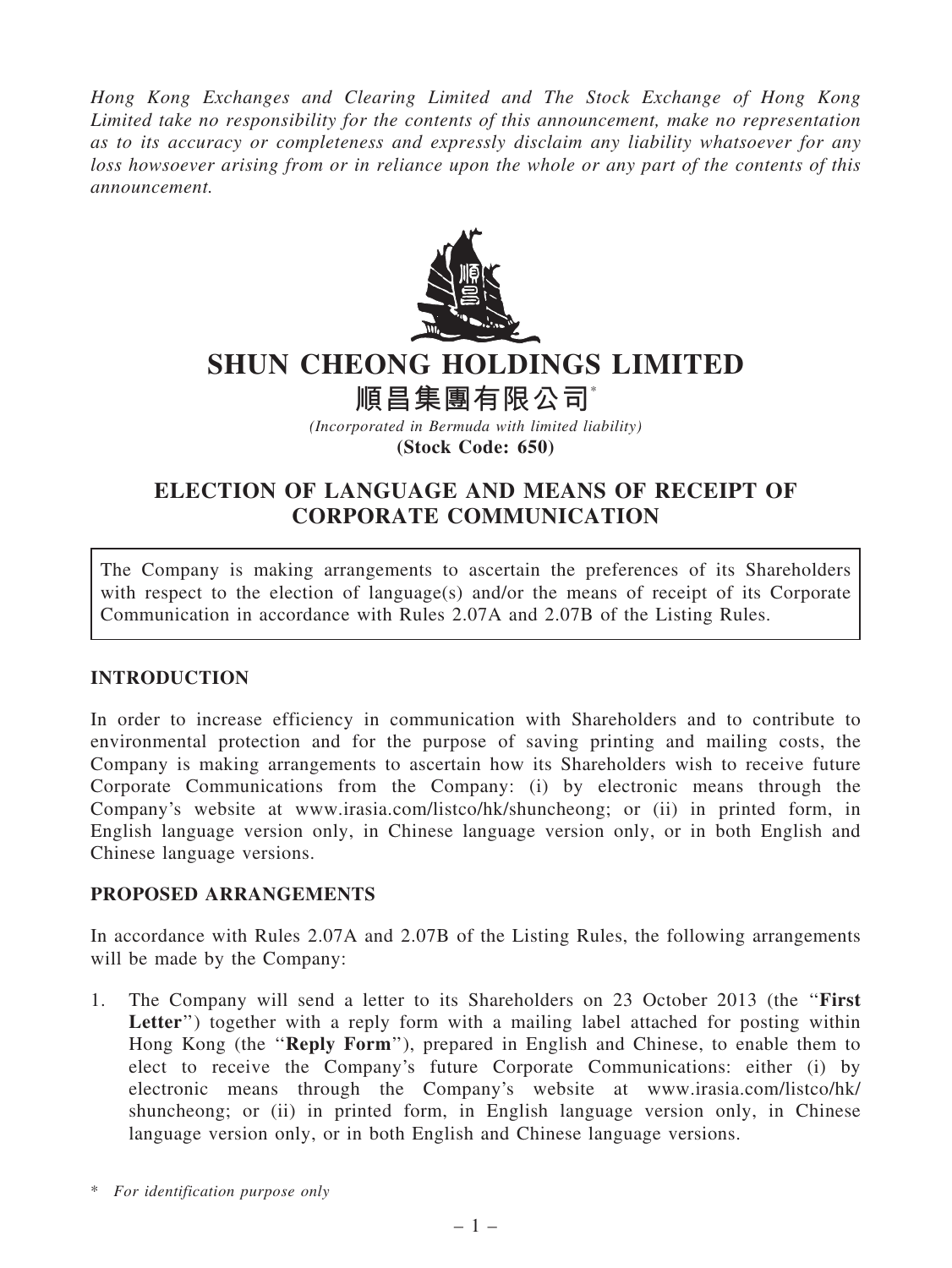The First Letter explains that if the Company does not receive the duly completed and signed Reply Form or a response indicating an objection from the Shareholder on or before 20 November 2013 and until the Shareholder informs the Company otherwise by reasonable notice in writing to the Company's Hong Kong Share Registrar, at 17M Floor, Hopewell Centre, 183 Queen's Road East, Wanchai, Hong Kong or by email at shuncheong.ecom@computershare.com.hk the Shareholder is deemed to have consented to read all future Corporate Communications published on the Company's website in place of receiving printed copies.

- 2. For those Shareholders who choose to receive Corporate Communication in printed form, the Company will send the selected language version(s) of the Corporate Communication to them unless and until they notify the Company's Hong Kong Share Registrar in writing or by email to shuncheong.ecom@computershare.com.hk that they wish to receive the Corporate Communication in the other (or both) language(s), or by electronic means through the Company's website.
- 3. For those Shareholders who choose to receive Corporate Communication by electronic means through the Company's website, or for those Shareholders who are deemed to have chosen to receive Corporate Communication by electronic means through the Company's website, the Company will send a printed notification letter of the publication of the Corporate Communication on the Company's website by post to such Shareholders at their addresses as appearing in the Company's register of members maintained by Hong Kong Share Registrar.
- 4. When each printed Corporate Communication is sent out by the Company in accordance with the arrangements described in paragraph 2 above, a letter (the "**Second Letter**") and a change request form (the ''Change Request Form'') with a mailing label attached for posting within Hong Kong, prepared in English and Chinese, will be attached to or printed in the relevant Corporate Communication, specifying that the Corporate Communication prepared in the other language will be available upon request, and such Shareholders may change their choice of language(s) and/or the means of receipt of the Corporate Communication by completing and returning the Change Request Form to the Company's Hong Kong Share Registrar.
- 5. Shareholders are also entitled at any time by reasonable notice in writing to the Company c/o Hong Kong Share Registrar to change the choice of language(s) and/or the means of receipt of Corporate Communication. Shareholders may also send such notice by email to shuncheong.ecom@computershare.com.hk. With respect to Shareholders who have chosen (or deemed to have consented) to receive Corporate Communication using electronic means but for any reason have difficulty in receiving or gaining access to the Corporate Communication, the Company will promptly upon request send the Corporate Communication to such Shareholders in printed form free of charge.
- 6. All Corporate Communication in both English and Chinese, and in accessible format, will be available on the Company's website at www.irasia.com/listco/hk/shuncheong. Soft copies in both languages of all such Corporate Communication will be filed with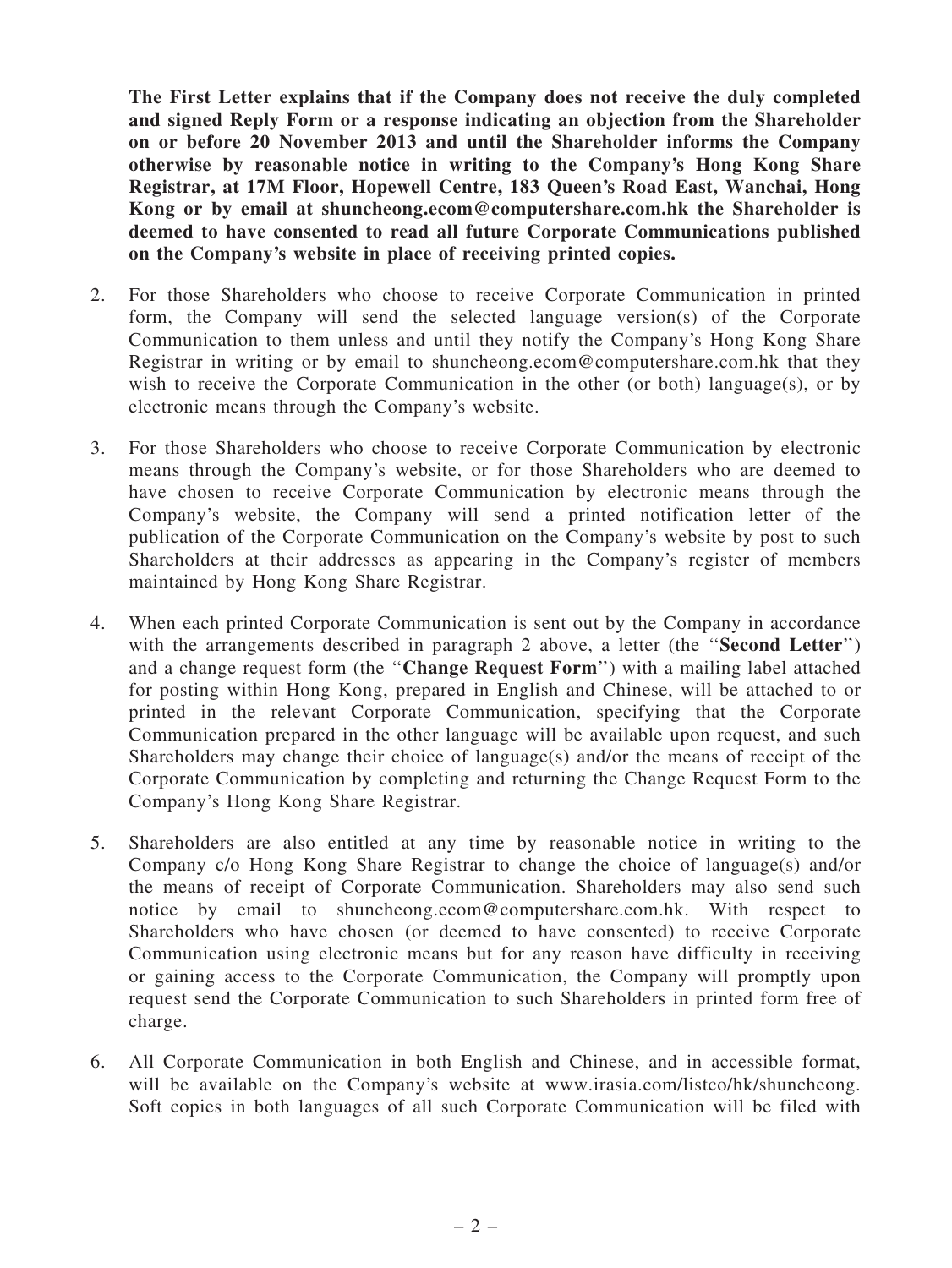the Stock Exchange on the same day they are dispatched to Shareholders and will be available on the website of the Stock Exchange at www.hkexnews.hk, or on such other day as required by the Stock Exchange or pursuant to the Listing Rules.

- 7. The Company has provided a hotline service (Tel: (852) 2973 6809) during business hours (9:00 a.m. to 6:00 p.m., Monday to Friday, excluding public holidays) to enable Shareholders to make enquiry of the Company's proposed arrangements set out above.
- 8. The First Letter and the Second Letter will mention that both languages of each Corporate Communication will be available on the Company's website and the hotline service has been provided as mentioned in the arrangements described in paragraphs 6 and 7 above, respectively.

#### DEFINITIONS

In this announcement, the following expressions have the meanings set out below unless the context requires otherwise:

| "Board"                         | the board of Directors                                                                                                                                                                                                               |
|---------------------------------|--------------------------------------------------------------------------------------------------------------------------------------------------------------------------------------------------------------------------------------|
| "Company"                       | Shun Cheong Holdings Limited, an exempted company<br>incorporated in Bermuda with limited liability and registered<br>in Hong Kong under Part XI of the Companies Ordinance,<br>the shares of which are listed on the Stock Exchange |
| "Corporate Communication"       | any document(s) issued or to be issued by the Company for<br>the information or action of holders of any of the<br>Company's securities, including but not limited to:                                                               |
|                                 | (a) the directors' report, its annual accounts together with a<br>copy of the auditors' report and, where applicable, its<br>summary financial report;                                                                               |
|                                 | (b) the interim report and, where applicable, its summary<br>interim report;                                                                                                                                                         |
|                                 | (c) a notice of meeting;                                                                                                                                                                                                             |
|                                 | (d) a listing document;                                                                                                                                                                                                              |
|                                 | (e) a circular; and                                                                                                                                                                                                                  |
|                                 | (f) a proxy form.                                                                                                                                                                                                                    |
| "Hong Kong"                     | Hong Kong Special Administrative Region of the People's<br>Republic of China                                                                                                                                                         |
| "Hong Kong Share"<br>Registrar" | Computershare Hong Kong Investor Services Limited, 17M<br>Floor, Hopewell Centre, 183 Queen's Road East, Wanchai,<br>Hong Kong                                                                                                       |